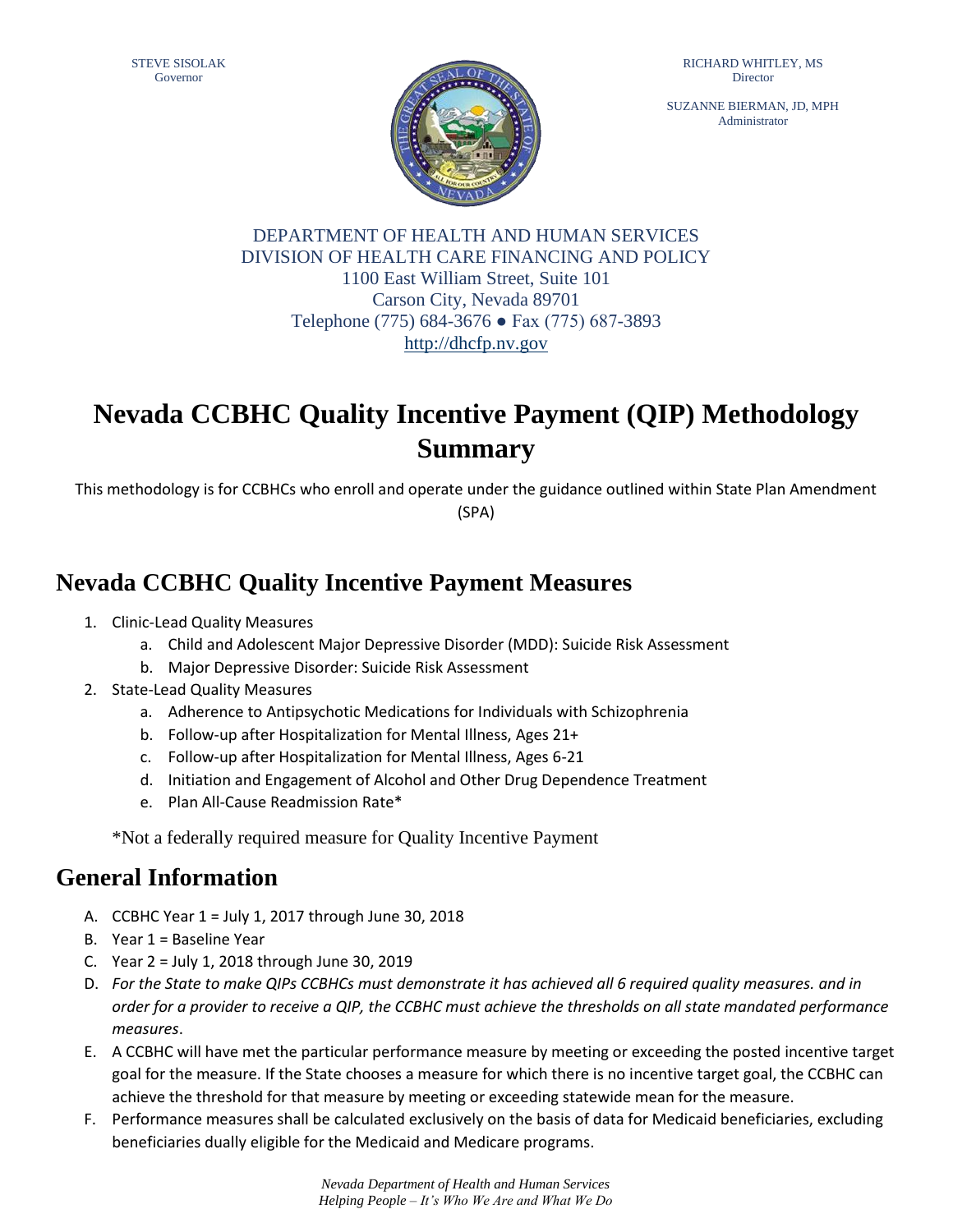G. The Plan All-Cause Readmission Rate Measure is not a federally required measure for QIPs but was added by the State to be included in the QIP methodology (decided during the Executive Committee meeting on 8/1/16).

## **Quality Incentive Payment Methodology**

H. QIP's will be up to 15% of annual PPS payments in the respective FY.

### **a. CCBHC Year 1**

- i. **Pay-for-Reporting** 10% of annual PPS Payments to CCBHC based on requirements:
	- 1. Clinics submit all measurement data for 2 Clinic-Lead Measures to compute complete and accurate baseline percentage
	- 2. State submits data for 5 State-lead measures to compute complete and accurate baseline percentage
	- 3. In the first year a 10% QIP is issued for submitting the required datasets, if a full year is reported. For a CCBHC practitioner who comes online partially through a fiscal year and a full year is not submitted, then a prorated amount will be paid for each full month reported. For example, a CCBHC practitioner who came online effective January 1 would be eligible for 50% of the payment they would otherwise be eligible for the entire year.
	- 4. Frequency
		- a. Data to be submitted quarterly throughout year
		- b. QIP Payment frequency will be a lump payment to each eligible CCBHC after Year 1.

### **b. CCBHC Measurement Year 2 and each consecutive year**

- i. **Pay-for Reporting** 5% of annual PPS Payments to CCBHC based on requirement:
	- 1. **Data Submissions -** CCBHCs submit data (all Medicaid) for 2 Clinic-Lead Measures to compute complete and accurate performance percentage, State submits data for 5 State-lead measures to compute complete and accurate performance percentage
	- **2. Frequencies:** 
		- a. Data to be submitted quarterly throughout year
		- b. QIP Payment frequency will be a lump payment to each eligible CCBHC after Year 2.
- ii. **Pay-for-Performance** 10% of annual PPS Payments to CCBHC based on the following requirements:
	- **1. Payment Types**
		- a. 8.5% payment for attaining performance on all 6 required measures.
		- b. 1.5% payment for attaining performance for 1 optional measure (Plan All-Cause Readmission Rate)
	- 2. **Payment Frequency:** QIPs will be made in a lump sum payment, within 1 year following the end of the relevant measurement year (July 1 to June 30), and after all final data needed to calculate the QIP is received.
	- **3. Performance Payment Triggers**
		- a. 10% Annual reduction in CCBHC-specific gap = (Incentive target goal minus Year 1 Baseline prior year performance) x 10% OR the incentive target goal is achieved.

#### **i. QIP Measures/Incentive target goals**

*Nevada Department of Health and Human Services Helping People – It's Who We Are and What We Do*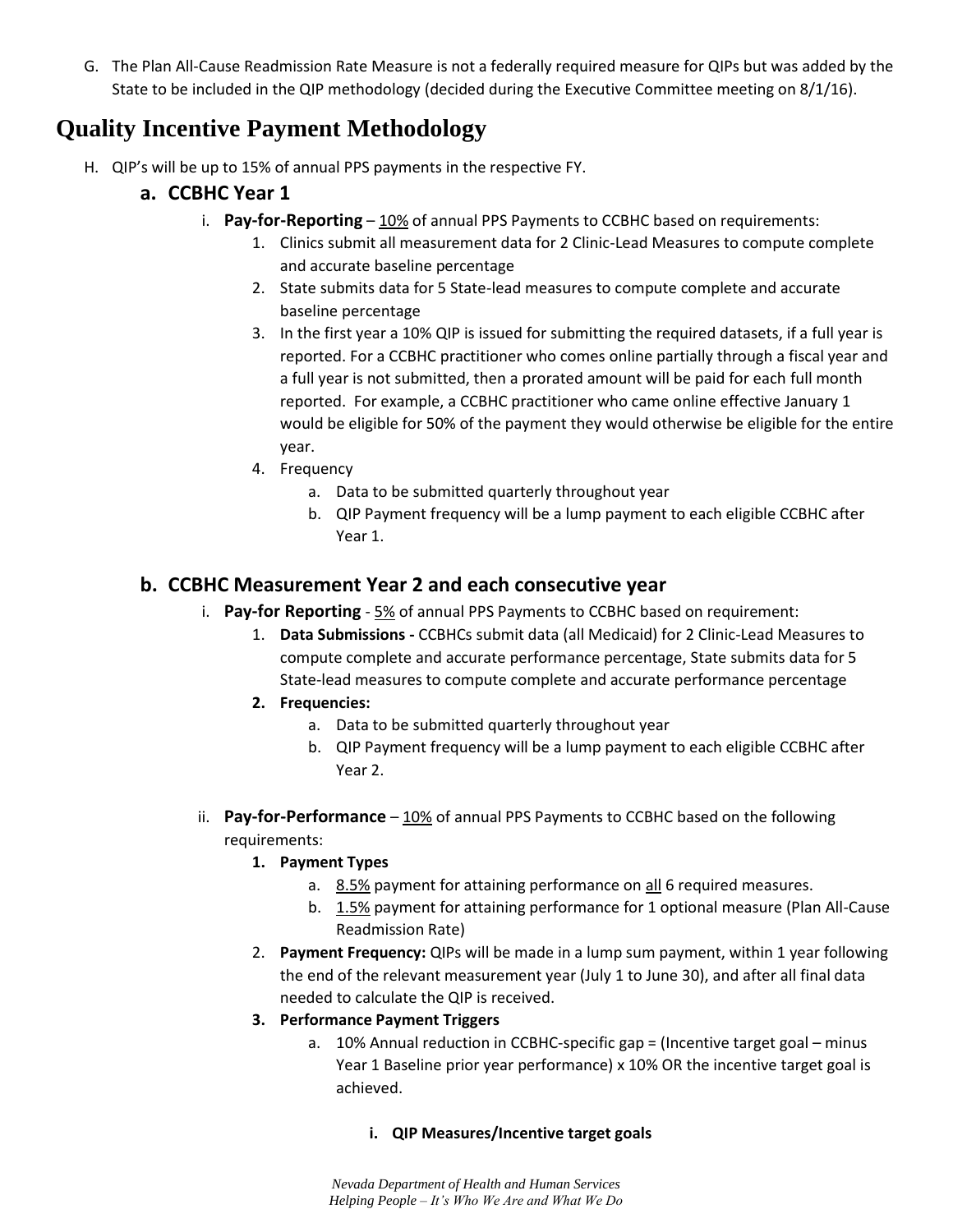- *1. Child and Adolescent Major Depressive Disorder (MDD): Suicide Risk Assessment*
- *2. Major Depressive Disorder: Suicide Risk Assessment* **Incentive target goal:** 
	- i. 90% compliance (process)
- *3. Follow-up after Hospitalization for Mental Illness, Ages 21+*
- *4. Follow-up after Hospitalization for Mental Illness, Ages 6-21*

#### **Incentive target goal:**

- i. NCQA/HEDIS National Medicaid HMO results: Follow-up within 7 days Post-Discharge 43.9%, Follow-up within 30 days Post-Discharge 63%
- *5. Adherence to Antipsychotic Medications for Individuals with Schizophrenia*

#### **Incentive target goal:**

- i. NCQA/HEDIS National Medicaid result: 60.1%
- *6. Initiation and Engagement of Alcohol and Other Drug Dependence Treatment*

#### **Incentive target goal:**

- i. NCQA/HEDIS National Medicaid benchmarks: Initiation of AOD Treatment within 14 days 38.3%; Engagement of AOD Treatment within 30 days 11.3%
- *7. Plan All-Cause Readmission Rate* **Incentive target goal:** 
	- i. CMS Chartbook National hospital-wide 30-day risk-standardized readmission rate: 15.2%

#### **4. Unmet CCBHC QIP Requirements/Targets**

CCBHC does not receive the QIP (reserves or competitive pool do not apply since the demonstration is enhanced matching only)

#### **5. Minimum Denominator Size for Quality Incentive Payment**

Denominator for Medicaid population for each quality incentive payment measure must be at least 30. If a quality incentive payment measure denominator is less than 30, the clinic will not be eligible for payment for that measure, but it does not prevent a proportioned payment where the minimum denominator and QIP requirements are achieved on all remaining required measures. Equal weight will be attributed to each of the six (6) required QIP measures.

## **Attachment 4.19-B, page 8C**

In the second and subsequent years a 5% QIP will be issued if the required datasets are submitted. An additional 10% can be added to this payment and is broken down into 8.5% payment for attaining performance on all six